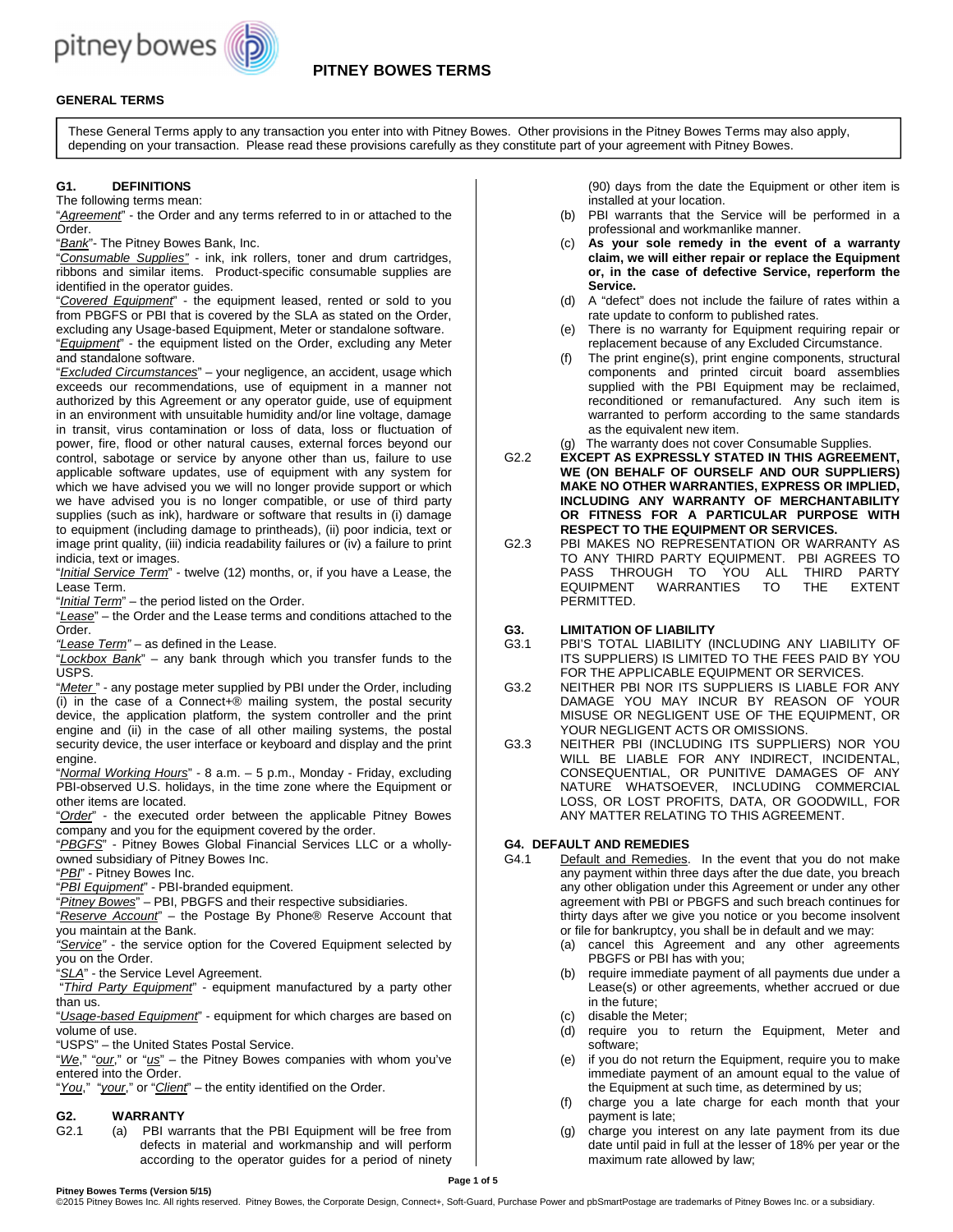- (h) charge you a check return fee for payments made by you with insufficient funds; and
- (i) pursue any other remedy, including repossessing the Equipment without notice to you. By repossessing the Equipment or Meter, we are not waiving our right to collect the balance due.
- G4.2 Enforcing Our Rights. You agree to pay all our costs, including attorneys' fees, in enforcing our rights under this Agreement.
- G4.3 Suspension of Services. PBI may suspend any services during any period in which your account is more than thirty (30) days past due.

## **G5. TAXES**

You agree to pay Pitney Bowes for all sales, use, property or other taxes (excluding taxes on or measured by net income) related to the Lease and/or rental agreement and related payments or services, the Equipment, Equipment location, Meter and Meter location. With respect to property and similar taxes, Pitney Bowes will determine the amount of such taxes to be charged to you based on its reasonable valuation of the Equipment or of the Meter, taking into consideration applicable tax rates and depreciation. You agree to pay a tax administrative charge to be determined by Pitney Bowes without reference to the tax charged or services performed; such fee and charge not to exceed in the aggregate \$35 for each year for each Lease schedule or rental agreement.

#### **G6. EMBEDDED SOFTWARE**

Our Equipment may contain embedded software. You agree that: (i) PBI and its licensors own the copyrights and other intellectual property in and to the embedded software; (ii) you are licensed only to use the embedded software with our Equipment in which the embedded software resides; (iii) you will not copy, modify, de-compile, or otherwise attempt to unbundle, reverse engineer or create derivative works of the embedded software, except as permitted by applicable law; (iv) you will not distribute or otherwise disclose the embedded software (or any portion thereof) to any other person; and (v) you may not export the embedded software in contravention of applicable export control laws. The embedded software contains third party software, which, notwithstanding the above, is subject to any terms that accompany such third party software.

## **G7. INTERNET ACCESS POINT**

The internet connectivity for the Equipment or Meter may use an internet access point (e.g., wireless router) provided by us. You may only use this access point for connectivity between the Equipment or

#### **SERVICE LEVEL AGREEMENT**

Meter and the internet and for no other purpose. You agree to pay all costs associated with use of the access point in violation of this restriction.

#### **G.8 ANALOG CONNECTION FEE**

All mailing systems include digital connection capability. You should use a digital connection. If you choose to use an analog connection, there will be an additional set-up fee for analog access. This analog set-up fee will be assessed in one non-refundable installment at the beginning of the term of the Agreement if you select an analog connection as your connection method or, if you use an analog connection during the term of the Agreement notwithstanding your original selection of a digital connection as your connection method, in the invoice following your use of an analog connection.

## **G.9. MISCELLANEOUS**

- G9.1 Use of Equipment. You agree to use the Equipment and Meter only for business or commercial purposes, and not for personal, family, or household purposes.
- G9.2 Force Majeure. We are not responsible for any delay or failure to perform resulting from causes beyond our control.
- G9.3 Assignment. You may not assign this Agreement without our prior written consent, which shall not be unreasonably withheld. Any assignment without our consent is void.
- G9.4 No Right to Setoff. Payments are not subject to setoff or reduction.
- G9.5 Legal Action. ANY LEGAL ACTION YOU FILE AGAINST US MUST BE STARTED WITHIN ONE (1) YEAR AFTER THE EVENT GIVING RISE TO YOUR CLAIM. YOU WAIVE ANY RIGHT TO TRIAL BY JURY IN ANY ACTION ARISING OUT OF THIS AGREEMENT.
- G9.6 Merger; Amendment; Severability. This Agreement incorporates all of the terms agreed by both parties and can only be changed by written agreement. You may use a purchase order to offer to obtain Equipment or services but none of its provisions will modify or supersede these provisions unless we expressly agree in writing. If one or more provisions of this Agreement are deemed to be invalid or unenforceable, the remaining provisions will not be affected.
- G9.7 Survival. Our respective rights and obligations under Section G3 (Limitation of Liability), G4 (Default and Remedies) and G5 (Taxes) survive termination of this Agreement.
- G9.8 Choice of Law. This Agreement shall be governed and construed in accordance with the laws of the State of Delaware without regard to its conflicts of laws principles.

The following provisions describe SLA options that PBI offers on Covered Equipment. The option you select will be listed on the Order. A separate Software License and Maintenance Agreement will cover software maintenance and will be attached to the Order or presented at the time of installation if you are acquiring software. A separate maintenance agreement will cover maintenance on Usage-based Equipment and will be attached to the Order if you are acquiring Usage-based Equipment.

## **S1. SERVICE LEVEL OPTIONS**

The following describes the two SLA options offered by PBI for the Covered Equipment.

- S1.1 Standard SLA
	- (a) General. Under this option, PBI will provide at its option either repair or replacement services for the Covered Equipment during the Initial Service Term or any Renewal Service Term (as defined in Section S3.2) (the "Service Term"). You are also entitled to two preventative maintenance service calls per calendar year. PBI will notify you when preventative maintenance is due or you can request preventative maintenance service.
	- (b) Replacement Service.
		- (i) If PBI determines that replacement is necessary, PBI will, at no additional cost, promptly ship new, reconditioned, or remanufactured equipment of the same or a functionally equivalent model to replace the affected Covered Equipment.
		- (ii) Unless PBI instructs you otherwise, within five (5) days of receiving the replacement equipment, you must pack the Covered Equipment to be replaced in the shipping carton that contained the

replacement equipment, place the pre-paid return address label on the carton, and return it to PBI.

- (iii) You are responsible for Covered Equipment until PBI receives it.
- (c) Repair Service.
	- (i) If your Covered Equipment needs repair, PBI may provide repair by remote access, diagnostics and service and/or by on-site repair service.
	- (ii) Repair service is provided only for damage resulting from normal wear and tear. Repair service may include the use of new, reconditioned, or remanufactured parts and assemblies.
	- (iii) PBI will provide parts or assemblies for discontinued equipment (or equipment not marketed as new) only if available.
	- (iv) If PBI deems it necessary, PBI will dispatch a service technician to arrive at your location for onsite service. You will not incur hourly charges unless service is performed outside Normal Working Hours, which will be done only with your consent.
- (d) **Additional Covered Items**. PBI will provide printheads for Covered Equipment without additional charge, except for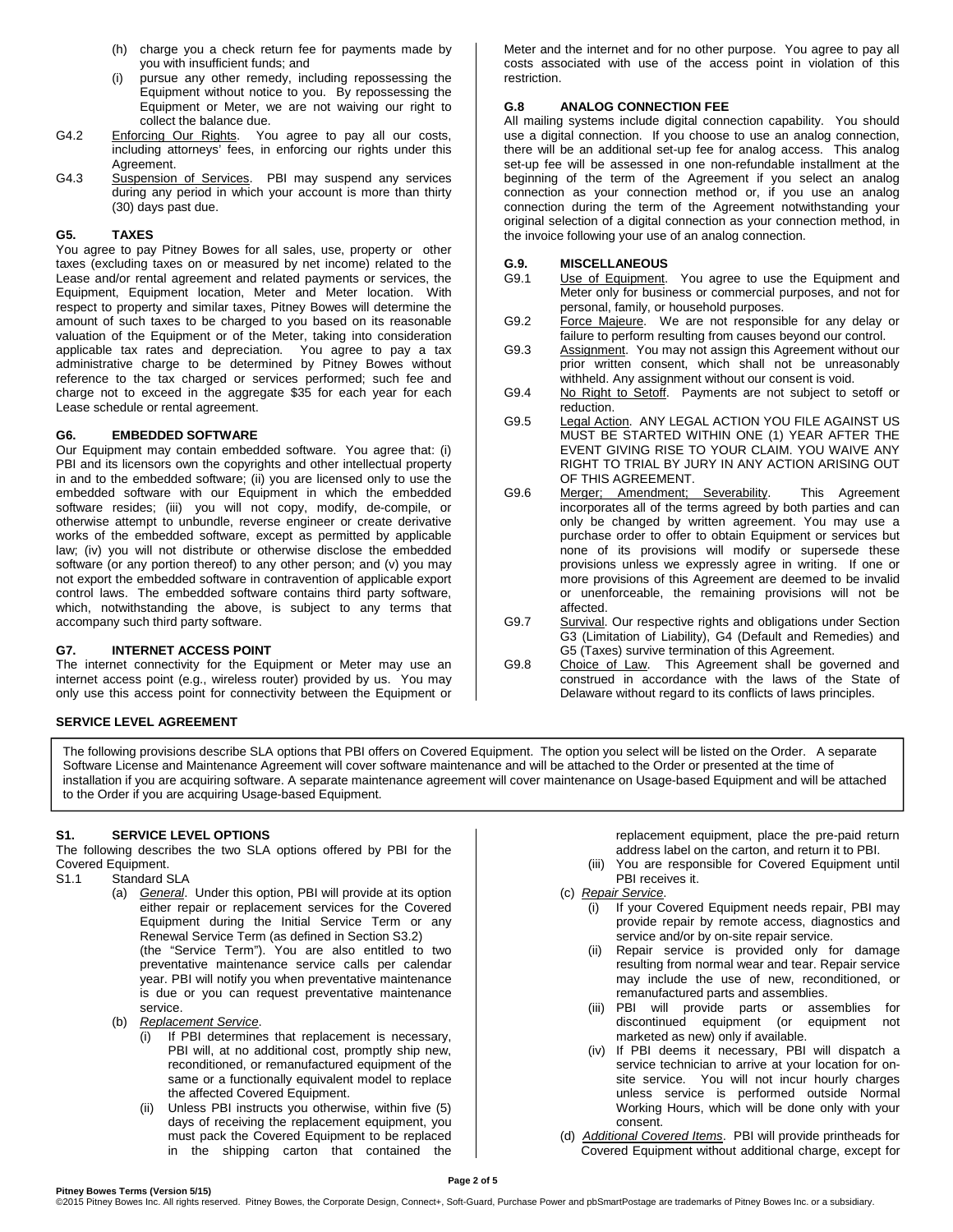printheads which need to be replaced as a result of any Excluded Circumstance.

- S1.2 Performance SLA
	- (a) General. Under this option, PBI will provide the following support:
		- (i) All coverage provided under Standard SLA.
		- (ii) Quarterly performance reports made available on MyAccount at www.pb.com.
		- (iii) One two hour application consultation for your mailing and shipping needs.
		- (iv) Admission for one person to a PBI mail management seminar.
	- (b) Response Time Commitment.
		- (1) If PBI determines that on-site service is necessary, PBI will use commercially reasonable efforts to have a service technician on-site (during Normal Working Hours only) within 4 hours or 8 hours, as specified on the Order, after PBI has determined that it cannot resolve the issue remotely (the "Response Time Commitment").
		- (2) The Response Time Commitment relates solely to the arrival of a technician at your location; it is not a guaranteed resolution of the problem within the Response Time Commitment period, nor does it guarantee that all parts necessary to make a repair will be on-site within this time frame.
		- (3) The Response Time Commitment does not apply to Service designated as service by replacement, relocation services, software maintenance, preventative maintenance, operator training, or other services not essential to repair the Covered Equipment.
		- (4) If the Covered Equipment is moved from its original location, PBI may, at its option, remove the Response Time Commitment. If this happens, you will receive Standard SLA and we will adjust the SLA charges payable by you appropriately.
	- (c) Liquidated Damages for Failure to Meet Response Time Commitment.
		- (1) PBI agrees that if it does not meet the Response Time Commitment, PBI will provide you with a credit equal to the difference between the cost of Standard SLA and Performance SLA for three (3) months.
		- (2) You must use a credit request form to request a credit. You may obtain a credit form from your service technician or by calling the Customer Care Center. The credits are limited to credits for four (4) failures to meet the Response Time Commitment in any twelve (12) month period during the Service Term. **These remedies are your sole remedy for PBI's failure to meet the Response Time Commitment**.

## **S2. SLA FEES**

- S2.1 You will pay the SLA fees for the Initial Service Term and any Renewal Service Term(s).
- S2.2 We may, after the Initial Service Term, increase SLA fees which will be reflected on your invoice.
- S2.3 If the service technician provides service for repairs caused by any Excluded Circumstance, PBI will charge you for the service at PBI's current hourly rates and for any required parts.

#### **EQUIPMENT AND POSTAGE METER RENTAL TERMS AND CONDITIONS**

The following provisions apply whenever you rent a Meter or Equipment from Pitney Bowes.

## **R1. EQUIPMENT/METER RENTAL**

- R1.1 Fees.
	- (a) If you are not leasing the Equipment and paying for it in your lease payment to PBGFS, we will invoice you the Equipment and Meter rental ("rental") fees listed on the Order.
	- (b) After the Initial Term, we may increase the rental fees upon 30 days' prior written notice.
	- (c) When you receive notice of an increase, you may terminate your rental only as of the date the increase becomes effective.

## **S3. SERVICE TERM**

- S3.1 Term. PBI will provide you with Service for the Initial Service Term and any Renewal Service Terms.
- S3.2 RENEWAL SERVICE TERM(S). SERVICE AUTOMATICALLY RENEWS FOR CONSECUTIVE ONE (1) YEAR TERMS (EACH, A "RENEWAL SERVICE TERM"), UNLESS:
	- (a) YOU TERMINATE SERVICE UNDER SECTION S3.3; OR
	- (b) THE LEASE EXPIRES OR IS TERMINATED (IN WHICH CASE, THE SERVICE TERM WILL TERMINATE ON THE SAME DAY AS THE LEASE); OR
	- (c) THE RENEWAL IS PROHIBITED BY APPLICABLE LAW.
- S3.3 Ending Your Service.
	- (a) If you do not wish to renew Service, you must deliver a written notice (the "Termination Notice") at least sixty (60) days prior to the renewal of the term to us at 2225 America Drive, Neenah, WI 54956. Your Termination Notice must include your customer account number or CAN and lease number (if applicable).
		- (b) PBI reserves the right not to renew your SLA for any reason.
- S3.4 Service Changes.
	- (a) PBI may modify its Service by giving written notice to you (a "Service Change Notice"), which will state whether the change is material.
	- After receiving a Service Change Notice, if the change is material, you may terminate Service as described in Section S3.3 above.

## **S4. EQUIPMENT/METER COVERAGE**

You cannot elect to have Service apply to some but not all of the items of Equipment.

# **S5. ADDITIONAL SERVICE TERMS**

These terms apply to all Service options:

- (a) Limitations. Service does not include services and repairs that are made necessary due to any Excluded Circumstance.
- (b) Additional Exclusions. Service excludes the supply of postal and carrier rate changes and Consumable Supplies.
- (c) Replacement Equipment.
	- (i) If you replace any of your Covered Equipment during the Service Term, and the replacement Equipment qualifies for Services, PBI will automatically enroll you for maintenance coverage on the new Equipment at PBI's then current annual rates.
	- (ii) If you acquire an attachment, or add a unit, to your Covered Equipment, PBI will provide coverage for any qualifying attachment or unit and adjust your rate accordingly.
	- (iii) If you choose not to continue coverage on the replacement Equipment, attachment or unit, you may cancel Service for the item within thirty (30) days of the date of your initial invoice for the item from PBI. If you cancel, any further maintenance or repair services on the Equipment, attachment or unit will be subject to PBI's current rates.
- R1.2 Postage.
	- (a) You may transfer funds to the Bank for deposit into your Reserve Account or you may transfer funds to the USPS<br>through a Lockbox Bank. See the "USPS through a Lockbox Bank. Acknowledgment of Deposit" below for more information.
	- (b) Until the end of the Initial Term, we may charge you a fee of up to \$15.00 for refilling your postage. After the Initial Term, we may increase postage refill fees upon 30 days prior written notice.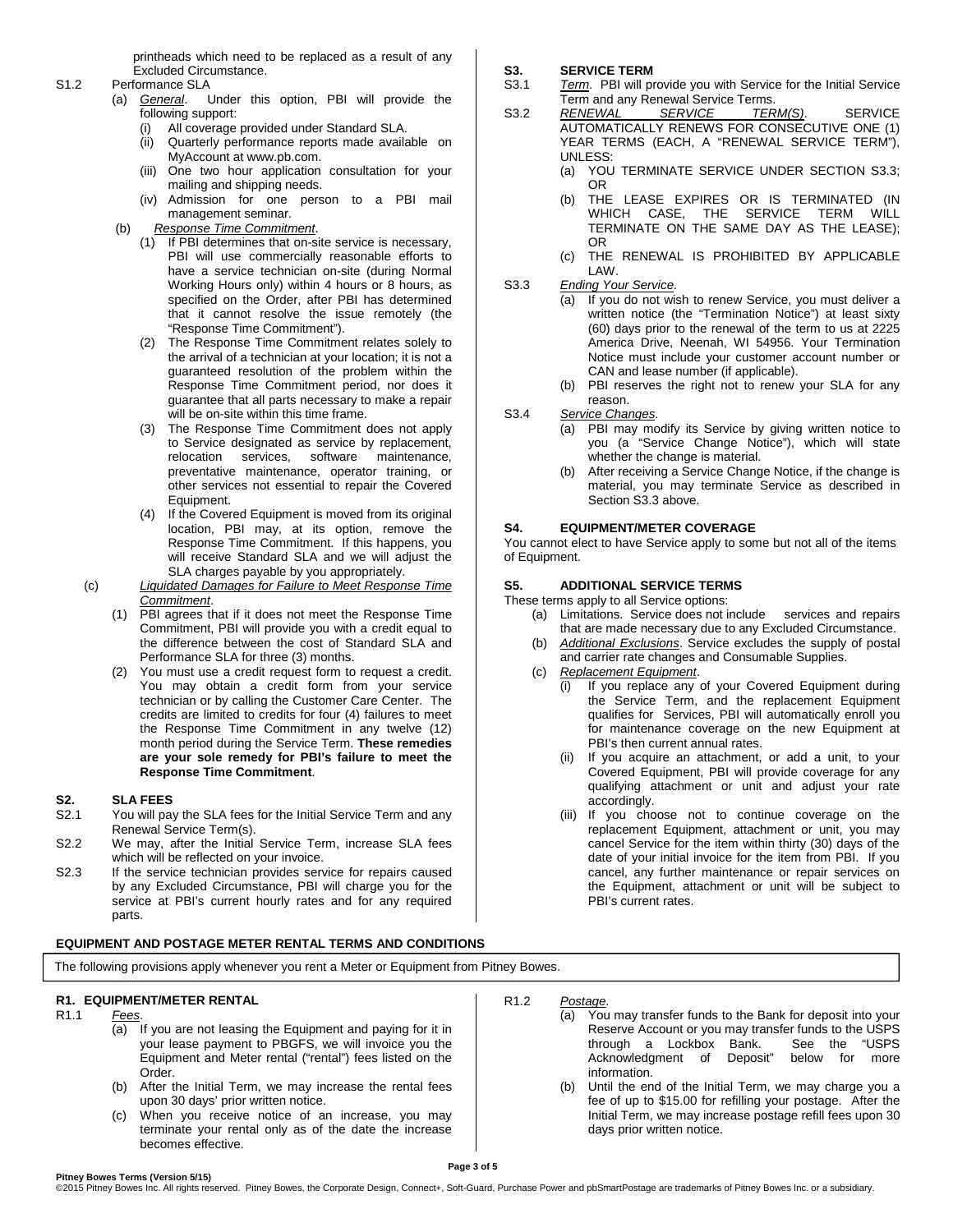(c) If you participate in any PBI, PBGFS, or Bank postage advance programs (such as Purchase Power® ), we will advance payment on your behalf to the USPS, subject to repayment by you under the terms of the postage advance program and billed separately from your rental fees.

#### R1.3 Meter Repair or Replacement.

If the Meter malfunctions or fails due to reasons other than an Excluded Circumstance, we will repair or replace the Meter.

R1.4 Terms of Use; Federal Regulations.

- (a) You may use the Meter solely for the purpose of processing your mail, provided that you are authorized by the USPS to use the Meter, and that you comply with (i) this Agreement, (ii) any operator guide and (iii) all USPS regulations.
- (b) You agree to use only attachments or printing devices authorized by us.
- (c) You must receive our written consent before moving the Equipment or Meter to a different location.
- (d) Federal regulations require that we own the Meter.
- (e) Tampering with or misusing the Meter is a violation of federal law.
- (f) Activities of the USPS including the payment of refunds for postage by the USPS to clients will be made in accordance with the current Domestic Mail Manual.
- (g) If the Meter is used in any unlawful scheme, or is not used for any consecutive 12 month period, or if you take the Meter or allow the Meter to be taken outside the United States without proper written permission of USPS Headquarters, or if you otherwise fail to abide by the postal regulations and this Agreement regarding care and use of the Meter, then this Agreement and any related Meter rental may be revoked. You acknowledge that any use of this Meter that fraudulently deprives the USPS of revenue can cause you to be subject to civil and criminal penalties applicable to fraud and/or false claims against the United States. The submission of a false or fraudulent statement can result in imprisonment of up to 5 years and fines of up to \$10,000 (18 U.S.C. 1001) and a civil penalty of up to \$5,000 plus an assessment of twice the amount falsely claimed (3 U.S.C. 3802). The mailing of matter bearing a fraudulent postage meter imprint is an example of a violation of these statutes.
- (h) You are responsible for immediately reporting (within 72 hours or less) the theft or loss of the Meter to us. Failure to comply with this notification provision in a timely manner may result in the denial of refund of any funds remaining on the Meter at the time of loss or theft.
- You understand that the rules and regulations regarding the use of this Meter as documented in the Domestic Mail Manual may be updated from time to time by the USPS and it is your obligation to comply with any rules and regulations regarding its use.

#### **UNITED STATES POSTAL SERVICE ACKNOWLEDGMENT OF DEPOSIT**

UI.1 In connection with your use of a Postage Evidencing System as defined in the Code of Federal Regulations ("CFR"), you may transfer funds to the USPS through a Lockbox Bank for the purpose of prepayment of postage on Postage Evidencing Systems, generating evidence of postage, both PC Postage and meters (a "Deposit"), or you may transfer funds to the Bank for deposit into your Reserve Account . UI.2 To the extent you deposit funds in advance of the use of any evidence of postage, you may make Deposits in the Lockbox Bank account identified as "United States Postal Service CMRS-PB" or make deposits in your Reserve Account, in either case through electronic means, including Automated Clearinghouse Transfers. The USPS

may, at its discretion, designate itself or a successor as recipient of Deposits made by you to the Lockbox Bank account described above. UI.3 Any deposit made by you in your Reserve Account is subject to the Postage By Phone® Reserve Account – Agreement and Disclosure

Statement governing your Reserve Account. UI.4 Any Deposit made by you in the Lockbox Bank account shall be credited by the USPS only for the payment of evidence of postage. Such Deposits may be commingled with Deposits of other clients. You

## R1.5 Rate Updates and Soft-Guard<sup>®</sup> Program.

- (a) Your Meter or Equipment may require periodic rate updates that you will obtain under our Soft-Guard program.
- (b) Under the Soft-Guard program, we will provide up to 6 rate updates during each 12 month period following the date of installation of the Equipment.
- (c) We will provide rate updates only if required due to a postal or carrier change in rate, service, ZIP Code™ or zone change.
- (d) The Soft-Guard program does not cover any change in rates due to custom rate changes, new classes of carrier service, or a change in ZIP Code or zone due to equipment relocation.
- (e) If you have received the maximum number of rate updates under the Soft-Guard program, you will be billed separately for any additional rate update we provide.
- R1.6 Collection of Information.
	- (a) You authorize us to access and download information from your Meter. We may disclose this information to the USPS or other authorized governmental entity.
	- (b) We will not share with any third parties (except the USPS or other governmental entity) individually identifiable information that we obtain about you in this manner unless required to by law or court order.
	- (c) We may elect to share aggregate data about our clients' postage usage with third parties.
- R1.7 Meter Care and Risk of Loss.
	- (a) You agree to take proper care of the Meter(s) as stated in this Agreement and any user documentation.
	- (b) You assume all risk of loss or damage to the Meter(s) while you have possession.

## **R2. VALUE BASED SERVICES**

Value Based Services include services such as USPS<sup>®</sup> e-Return Receipt and USPS<sup>®</sup> Confirmation Services. R<sub>2.1</sub> Fees.

- (a) Any fees charged by the USPS for any Value Based Service you purchase are payable by you in the same way that you pay for postage.
- (b) The USPS is solely responsible for its services.
- (c) We are not responsible for any malfunctions of any part of the communication link connecting the Meter with the USPS data system.
- R2.2 Ending the Value Based Services. We have the right to terminate the Value Based Services if the USPS discontinues offering the service or you breach your obligations under this Agreement and fail to cure the breach within thirty (30) days after you have been notified in writing.

shall not receive or be entitled to any interest or other income earned on such Deposits.

UI.5 The USPS will provide a refund to you for the remaining account balances of Deposits held by the USPS. These refunds are provided in accordance with the rules and regulations governing deposit of funds for evidence of postage, published in the CFR.

UI.6 The Lockbox Bank, which shall collect funds on behalf of the USPS, shall provide PBI, on each business day, information as to the amount of each Deposit made to the USPS by you, so that PBI can update its records.

UI.7 PBI may deposit funds on your behalf. The USPS will make no advances of funds to you. Any relationship concerning advances of funds is between you and PBI, PBGFS and/or the Bank.

UI.8 You acknowledge that the terms of this Acknowledgement may be changed, modified, or revoked by the USPS, with appropriate notice.

UI.9 Postal Regulations governing the deposit of funds are published in the CFR or its successor. You acknowledge that you shall be subject to all applicable rules, regulations, and orders of the USPS, including future changes to such rules, regulations, and orders, and such additional terms and conditions as may be determined in accordance